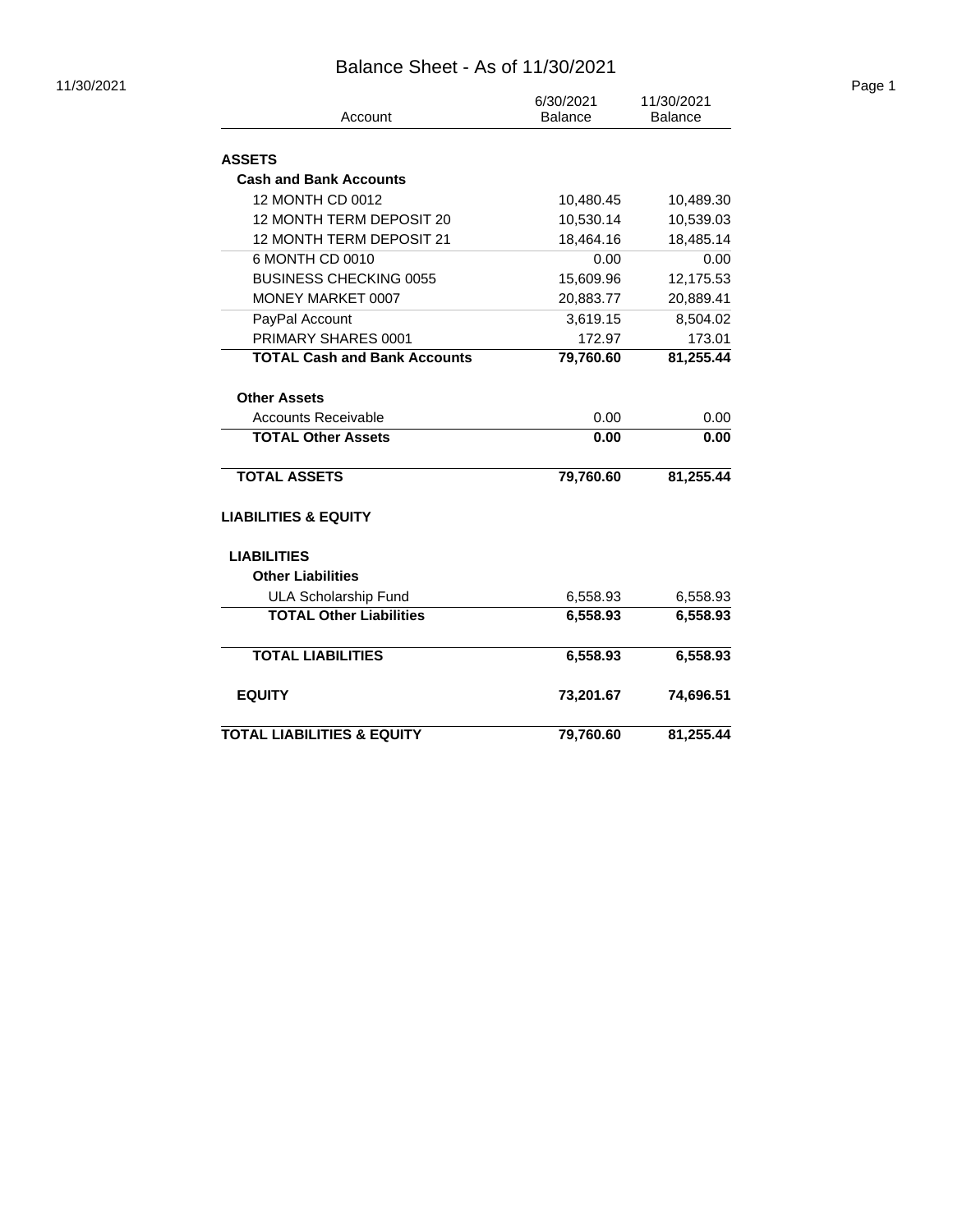# Income/Expense Statement\_NEW - Year to Date

7/1/2020 through 11/30/2021

| Category                                           | 7/1/2020-<br>6/30/2021 | 7/1/2021-<br>11/30/2021 |
|----------------------------------------------------|------------------------|-------------------------|
| <b>INCOME</b>                                      |                        |                         |
| <b>Annual Conference</b>                           |                        |                         |
| Conference Swag                                    | 206                    | 0                       |
| Exhibition & Advertising                           | 3,000                  | 0                       |
| <b>Prior Year Revenue</b>                          | 0                      | 10,123                  |
| <b>Registration Fee</b>                            | 19,327                 | 0                       |
| Sponsorship & Grants                               | 4,800                  | 3,750                   |
| <b>TOTAL Annual Conference</b>                     |                        |                         |
|                                                    | 27,333                 | 13,873                  |
| Div Income<br><b>Donations &amp; Contributions</b> | 368                    | 44                      |
|                                                    |                        |                         |
| <b>Unrestricted General Fund</b>                   | 250                    | 92                      |
| <b>TOTAL Donations &amp; Contributions</b>         | 250                    | 92                      |
| <b>Membership Income</b>                           |                        |                         |
| ALA Joint Membership                               | 966                    | 63                      |
| Individual Membership                              | 22,132                 | 1,470                   |
| Institutional Membershipi                          | 0                      | 30                      |
| <b>TOTAL Membership Income</b>                     | 23,098                 | 1,563                   |
| <b>Other Inc.</b>                                  |                        |                         |
| <b>Advertising Revenue</b>                         | 0                      | 15                      |
| <b>TOTAL Other Inc.</b>                            | 0                      | 15                      |
| <b>Other Programs &amp; Events Revenue</b>         |                        |                         |
| Utah Health Literacy Coalition                     | 1,975                  | 0                       |
| TOTAL Other Programs & Events Reve                 | 1,975                  | 0                       |
| <b>TOTAL INCOME</b>                                | 53,024                 | 15,588                  |
| <b>EXPENSES</b>                                    |                        |                         |
| 2022 Conference Advance Payments                   | 1,500                  | 0                       |
| 2023 Conference Advance Payments                   | 3,440                  | 0                       |
| <b>Administrative &amp; Operational</b>            |                        |                         |
| <b>Office Supplies</b>                             | 84                     | 0                       |
| Postage Exp                                        | 148                    | 0                       |
| Registration & Legal Expense                       | 653                    | 0                       |
| TOTAL Administrative & Operational                 | 885                    | 0                       |
| <b>Annual Conference Expense</b>                   |                        |                         |
| Conference Space & Exhibition                      | 22,640                 | 0                       |
| <b>Conference Supplies</b>                         | 2,133                  | 0                       |
| Design & Print                                     | 1,200                  | 0                       |
| <b>Event Management Fee</b>                        | 8,100                  | 3,375                   |
| Prior Year Expense                                 | 0                      | 582                     |
| Speaker Fee & Travel                               | 10,500                 | 0                       |
| <b>ULA Conference Schalorship</b>                  | 0                      | 199                     |
|                                                    | 44,574                 |                         |
| <b>TOTAL Annual Conference Expense</b>             |                        | 4,156                   |
| <b>Board &amp; Trustees Expense</b>                |                        |                         |
| D&O Insurance Exp                                  | 804                    | 0                       |
| <b>General Liability Insurance</b>                 | 745                    | 0                       |
| President's Expense                                | 0                      | 99                      |
| <b>TOTAL Board &amp; Trustees Expense</b>          | 1,549                  | 99                      |
| <b>Fees &amp; Charges</b>                          |                        |                         |
| PayPal-Bank Charges                                | 1,280                  | 320                     |
| Tax Filing Fee                                     | 39                     | 0                       |

11/30/2021 Page 1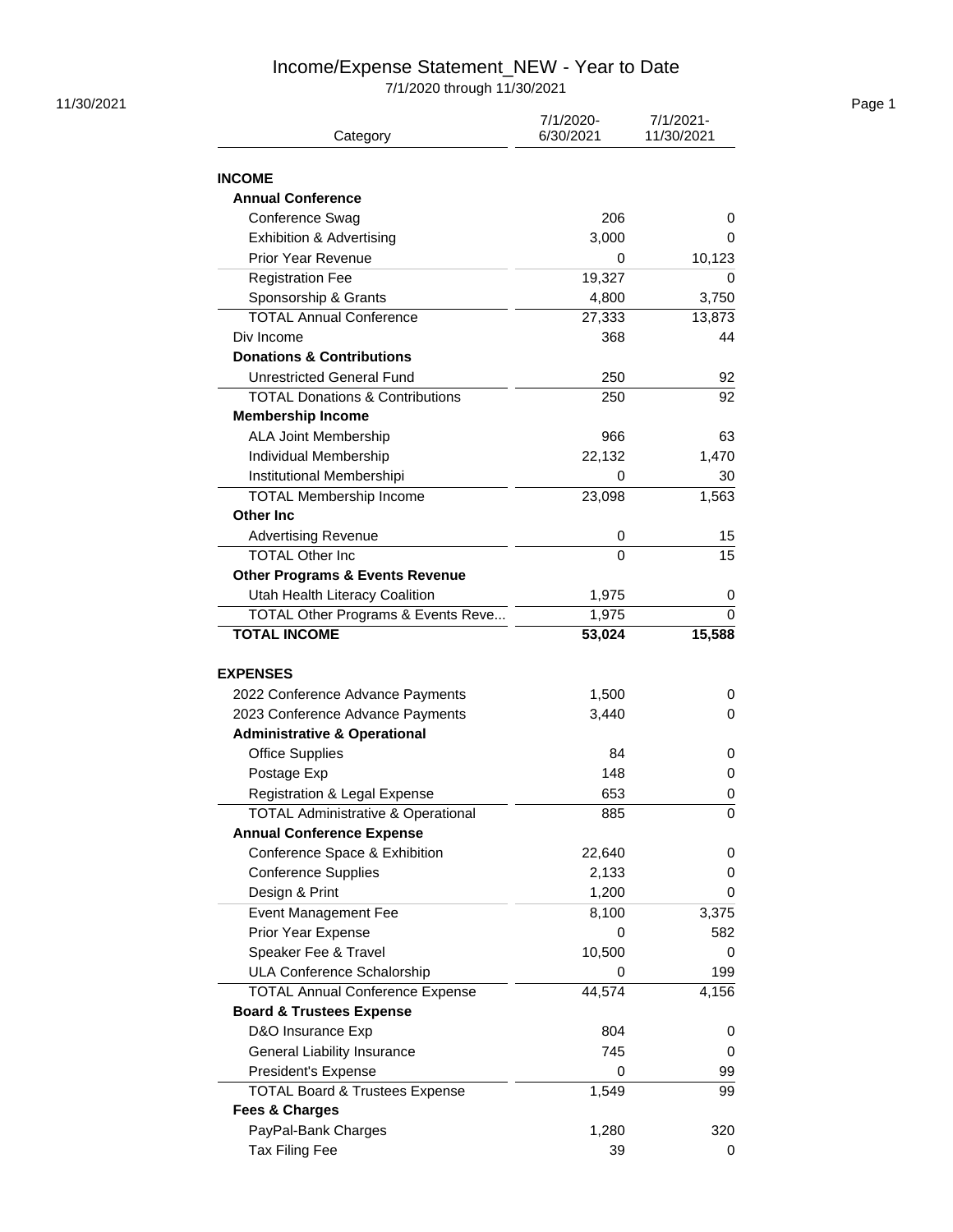# Income/Expense Statement\_NEW - Year to Date

7/1/2020 through 11/30/2021

|                                          | 7/1/2020- | 7/1/2021-  |
|------------------------------------------|-----------|------------|
| Category                                 | 6/30/2021 | 11/30/2021 |
| <b>TOTAL Fees &amp; Charges</b>          | 1,319     | 320        |
| Memberships & Associations Dues          | 252       | 0          |
| <b>Other Programs &amp; Events</b>       |           |            |
| Annual Fall Workshop Exp                 | 3,460     | 460        |
| Utah Health Literacy Coalition           | 1,975     | 0          |
| YSRT Workshop Exp                        | 214       | 0          |
| <b>TOTAL Other Programs &amp; Events</b> | 5,649     | 460        |
| <b>Professional Fees</b>                 |           |            |
| <b>Executive Director</b>                | 15,700    | 4,400      |
| <b>Other Professional Services</b>       | 0         | 2,288      |
| Treasurer                                | 4,140     | 1,725      |
| <b>TOTAL Professional Fees</b>           | 19,840    | 8,413      |
| <b>Technology</b>                        |           |            |
| Software Subscriptions                   | 7,013     | 467        |
| Website Development & Maint.             | 375       | 0          |
| <b>TOTAL Technology</b>                  | 7,388     | 467        |
| <b>Travel</b>                            |           |            |
| <b>ALA Conference</b>                    | 0         | 179        |
| <b>TOTAL Travel</b>                      | 0         | 179        |
| <b>TOTAL EXPENSES</b>                    | 86,395    | 14,093     |
| <b>OVERALL TOTAL</b>                     | $-33,372$ | 1,495      |

11/30/2021 Page 2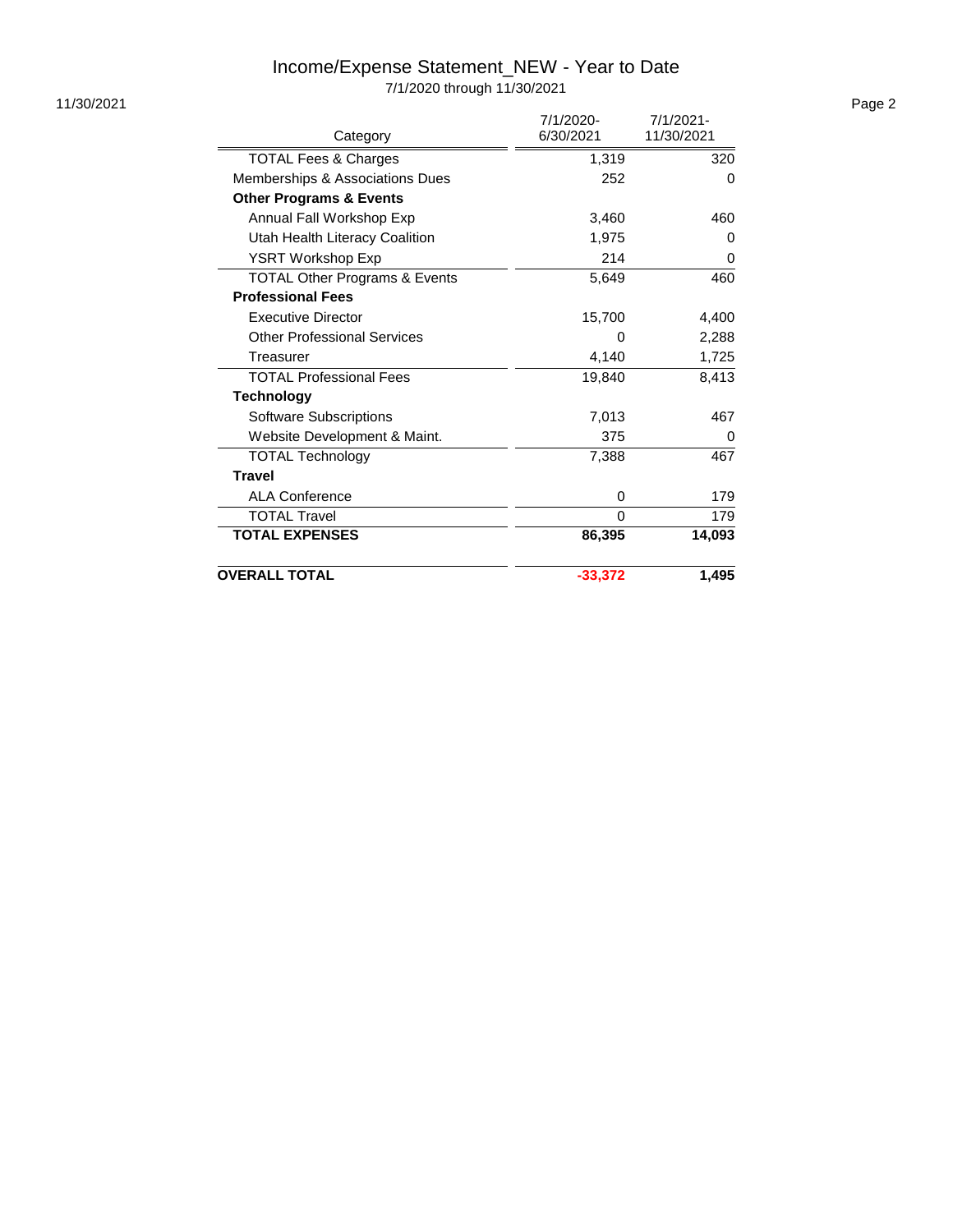### Reconciliation Summary

#### BANK STATEMENT -- CLEARED TRANSACTIONS:

| Previous Balance:                                                                              |                                    |                                  | 9,997.10                                |
|------------------------------------------------------------------------------------------------|------------------------------------|----------------------------------|-----------------------------------------|
| <b>Checks and Payments</b><br>Deposits and Other Credits<br>Service Charge<br>Interest Earned  | 6<br>4<br>$\mathbf{0}$<br>$\Omega$ | Items<br>Items<br>Items<br>Items | $-2,442.71$<br>4,621.14<br>0.00<br>0.00 |
| Ending Balance of Bank Statement:                                                              |                                    |                                  | 12,175.53                               |
| YOUR RECORDS -- UNCLEARED TRANSACTIONS:                                                        |                                    |                                  |                                         |
| <b>Cleared Balance:</b>                                                                        |                                    |                                  | 12,175.53                               |
| <b>Checks and Payments</b><br>Deposits and Other Credits                                       | $\Omega$<br>$\Omega$               | Items<br>Items                   | 0.00<br>0.00                            |
| Register Balance as of 11/30/2021:<br><b>Checks and Payments</b><br>Deposits and Other Credits | $\mathbf{0}$<br>$\Omega$           | Items<br>Items                   | 12,175.53<br>0.00<br>0.00               |
| Register Ending Balance:                                                                       |                                    |                                  | 12,175.53                               |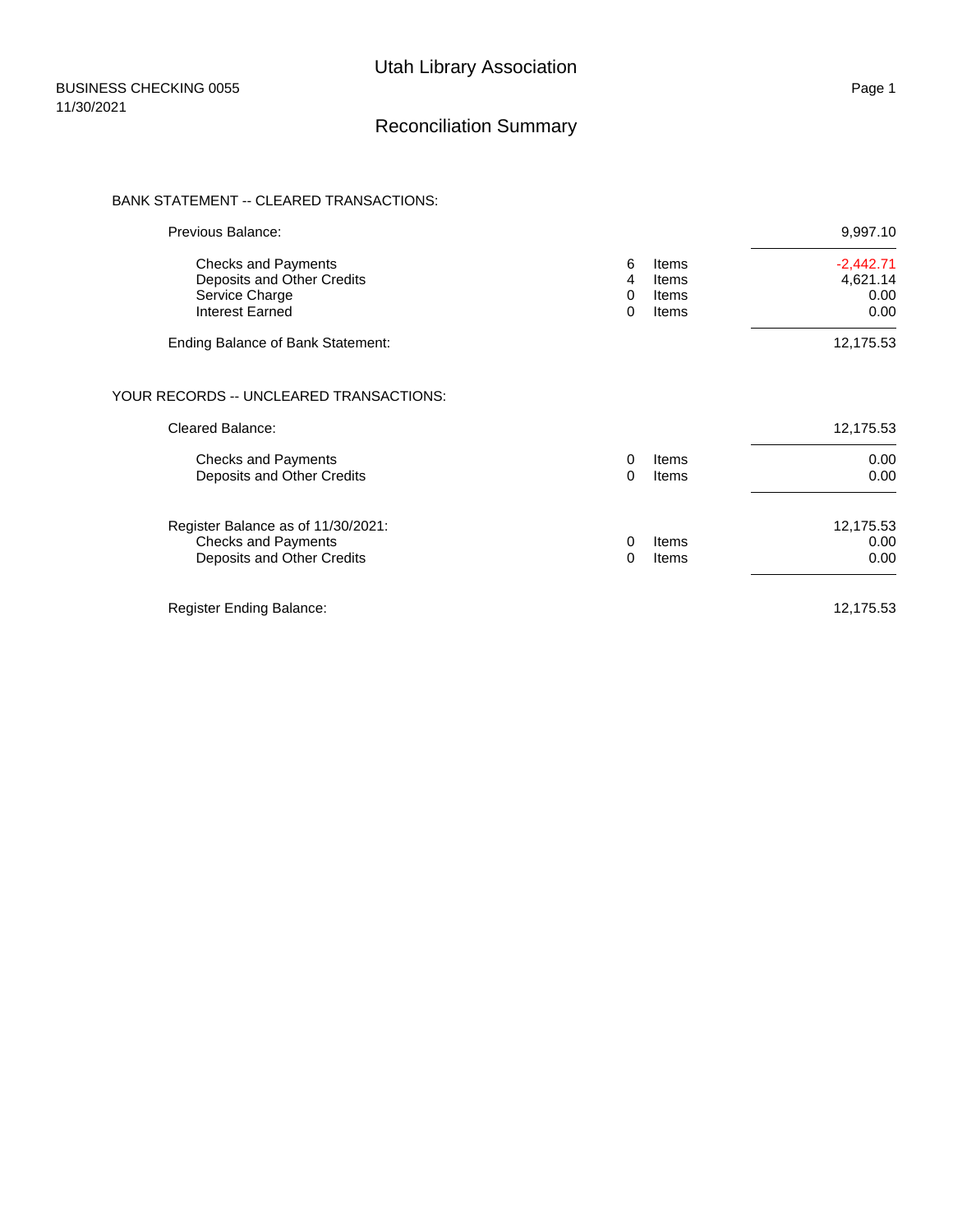# Utah Library Association

#### BUSINESS CHECKING 0055 Page 2 11/30/2021

# Uncleared Transaction Detail up to 11/30/2021

| Date | <b>Num</b>                                 | Payee | Memo |              | Category | Clr | Amount |
|------|--------------------------------------------|-------|------|--------------|----------|-----|--------|
|      | Uncleared Checks and Payments              |       |      |              |          |     |        |
|      | <b>Total Uncleared Checks and Payments</b> |       |      | 0            | Items    |     | 0.00   |
|      | Uncleared Deposits and Other Credits       |       |      |              |          |     |        |
|      | Total Uncleared Deposits and Other Credits |       |      | $\mathbf{0}$ | Items    |     | 0.00   |
|      | <b>Total Uncleared Transactions</b>        |       |      | 0            | Items    |     | 0.00   |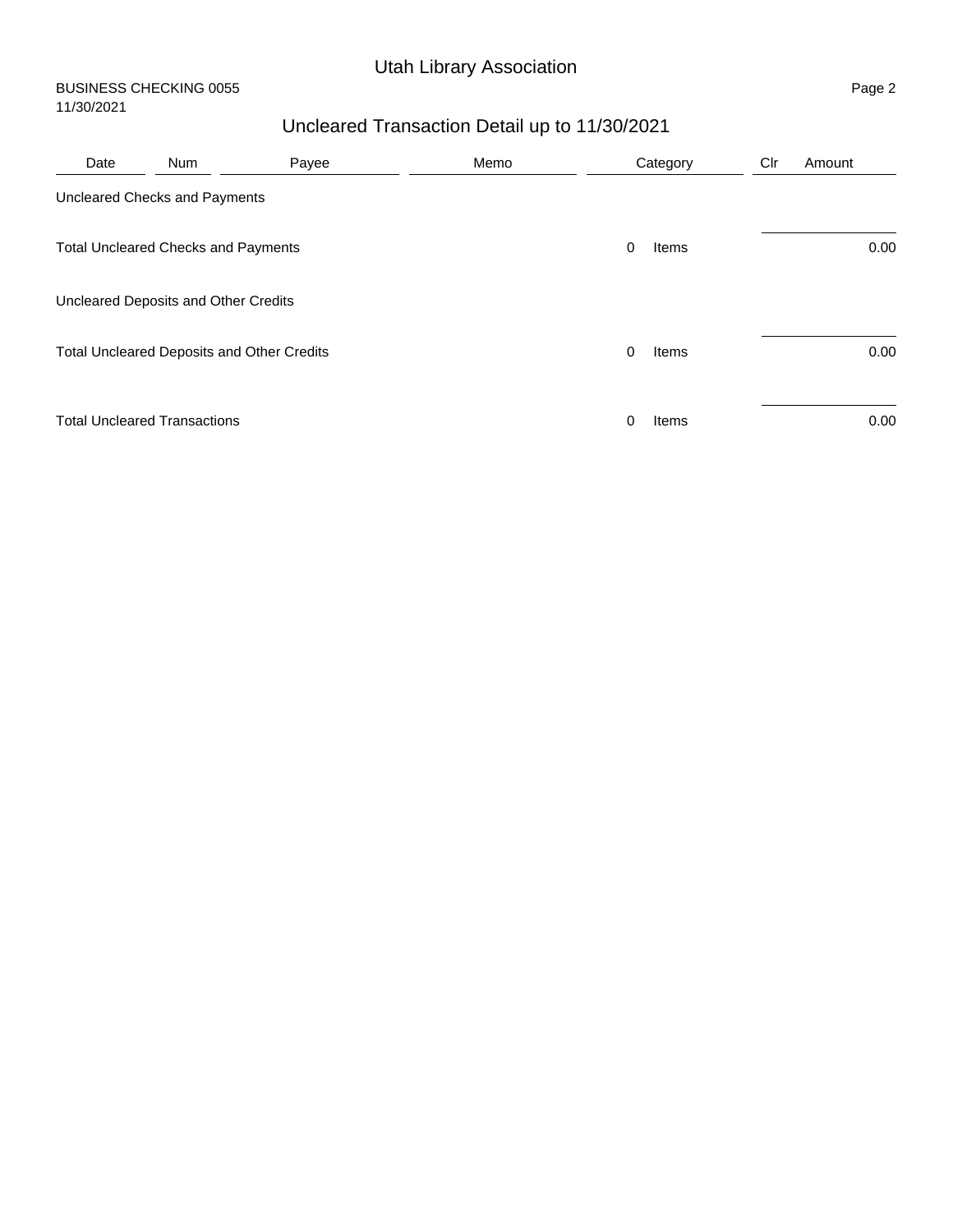### **Transaction** 9/1/2021 through 11/30/2021

| 11/30/2021<br>Date       | Account                       | Num | Description                                                                 | Category                                                                             | Tag Clr |              | Page 1<br>Amount |
|--------------------------|-------------------------------|-----|-----------------------------------------------------------------------------|--------------------------------------------------------------------------------------|---------|--------------|------------------|
| <b>BALANCE 8/31/2021</b> |                               |     |                                                                             |                                                                                      |         |              | 75,873.14        |
|                          |                               |     |                                                                             |                                                                                      |         |              |                  |
| 9/2/2021                 | PayPal Account                |     | Paypal                                                                      | Fees & Charges: PayPal-Bank Charges                                                  |         | с            | $-30.00$         |
| 9/7/2021                 | <b>BUSINESS CHECKING 0055</b> |     |                                                                             | Withdrawal Ach S Type Bill Paymt Co S Annual Conference Expense: Event Management    |         | R            | $-675.00$        |
| 9/7/2021                 | PayPal Account                |     | M. Taylor Paper Goods- Fee Amount                                           | Fees & Charges: PayPal-Bank Charges                                                  |         | c            | $-1.54$          |
| 9/7/2021                 | PayPal Account                |     | M Taylor Paper                                                              | Membership Income: Individual Membership                                             |         | $\mathbf{C}$ | 30.00            |
| 9/8/2021                 | PayPal Account                |     | M. Taylor Paper Goods                                                       | Fees & Charges: PayPal-Bank Charges                                                  |         | C            | $-30.00$         |
| 9/9/2021                 | <b>BUSINESS CHECKING 0055</b> |     |                                                                             | Amanda Withdrawal Ach A Type Bill Pay Professional Fees: Other Professional Services |         | R            | $-2,287.50$      |
| 9/9/2021                 | PayPal Account                |     | Steph Crowell- Fee Amount                                                   | Fees & Charges: PayPal-Bank Charges                                                  |         | C            | $-2.58$          |
| 9/9/2021                 | PayPal Account                |     | <b>Steph Crowell</b>                                                        | Membership Income: Individual Membership                                             |         | c            | 60.00            |
| 9/10/2021                | 12 MONTH TERM DEPOSI          |     | Dividend Deposit Apy                                                        | Div Income                                                                           |         | C            | 1.83             |
| 9/13/2021                | <b>BUSINESS CHECKING 0055</b> |     | Surveymonkey                                                                | Technology: Software Subscriptions                                                   |         | $\mathsf R$  | $-60.82$         |
| 9/24/2021                | PayPal Account                |     | <b>Heather Housley</b>                                                      | Membership Income: Individual Membership                                             |         | с            | 30.00            |
| 9/24/2021                | PayPal Account                |     | Heather Housley- Fee Amount                                                 | Fees & Charges: PayPal-Bank Charges                                                  |         | $\mathbf{C}$ | $-1.54$          |
| 9/28/2021                | PayPal Account                |     | Cynthia Ledingham                                                           | Membership Income: Individual Membership                                             |         | $\mathbf{C}$ | 60.00            |
| 9/28/2021                | PayPal Account                |     | Cynthia Ledingham- Fee Amount                                               | Fees & Charges: PayPal-Bank Charges                                                  |         | C            | $-2.58$          |
| 9/29/2021                | <b>BUSINESS CHECKING 0055</b> |     | Javaid Masih Lal                                                            | Professional Fees: Treasurer                                                         |         | R            | $-345.00$        |
| 9/29/2021                | <b>BUSINESS CHECKING 0055</b> |     | Withdrawal Ach M Type Bill Paymt Co M Professional Fees: Executive Director |                                                                                      |         | $\mathsf R$  | $-1,250.00$      |
| 9/30/2021                | 12 MONTH CD 0012              |     | Dividend Deposit Apy                                                        | Div Income                                                                           |         | $\mathbf{C}$ | 2.16             |
| 9/30/2021                | 12 MONTH TERM DEPOSI          |     | Dividend Deposit Apy                                                        | Div Income                                                                           |         | C            | 2.17             |
| 9/30/2021                | 12 MONTH TERM DEPOSI          |     | Dividend Deposit Apy                                                        | Div Income                                                                           |         | $\mathbf{C}$ | 2.66             |
| 9/30/2021                | MONEY MARKET 0007             |     | Dividend Deposit Apy                                                        | Div Income                                                                           |         | C            | 1.38             |
| 9/30/2021                | PayPal Account                |     | Monica Benavides- Fee Amount                                                | Fees & Charges: PayPal-Bank Charges                                                  |         | $\mathbf{C}$ | $-2.58$          |
| 9/30/2021                | PayPal Account                |     | Monica Benavides                                                            | Membership Income: Individual Membership                                             |         | $\mathbf c$  | 60.00            |
| 9/30/2021                | PRIMARY SHARES 0001           |     | Dividend Deposit Apy                                                        | Div Income                                                                           |         | C            | 0.01             |
| 10/1/2021                | PayPal Account                |     | Paypal                                                                      | Fees & Charges: PayPal-Bank Charges                                                  |         | C            | $-30.00$         |
| 10/2/2021                | PayPal Account                |     | Dragon Wire Creations- Fee Amount                                           | Fees & Charges: PayPal-Bank Charges                                                  |         | C            | $-1.54$          |
| 10/2/2021                | PayPal Account                |     | <b>Dragon Wire Creations</b>                                                | Membership Income: Individual Membership                                             |         | c            | 30.00            |
| 10/6/2021                | <b>BUSINESS CHECKING 0055</b> |     |                                                                             | Withdrawal Ach S Type Bill Paymt Co S Annual Conference Expense: Event Management    |         | R            | $-675.00$        |
| 10/8/2021                | PayPal Account                |     | Jeff Young- Fee Amount                                                      | Fees & Charges: PayPal-Bank Charges                                                  |         | $\mathbf{C}$ | $-2.58$          |
| 10/8/2021                | PayPal Account                |     | Jeff Young                                                                  | Membership Income: Individual Membership                                             |         | $\mathbf{C}$ | 60.00            |
| 10/12/2021               | <b>BUSINESS CHECKING 0055</b> |     | Surveymonkey                                                                | Technology: Software Subscriptions                                                   |         | $\mathsf R$  | $-60.82$         |
| 10/15/2021               | PayPal Account                |     | Maralee Carlin                                                              | Fees & Charges: PayPal-Bank Charges                                                  |         | C            | $-2.58$          |
| 10/15/2021               | PayPal Account                |     | Maralee Carlin                                                              | Membership Income: Individual Membership                                             |         | C            | 60.00            |
| 10/20/2021               | PayPal Account                |     | Emily A Swanson                                                             | Membership Income: Individual Membership                                             |         | C            | 60.00            |
| 10/20/2021               | PayPal Account                |     | Emily A Swanson- Fee Amount                                                 | Fees & Charges: PayPal-Bank Charges                                                  |         | C            | $-2.58$          |
| 10/25/2021               | <b>BUSINESS CHECKING 0055</b> |     | Video.com                                                                   | Technology: Software Subscriptions                                                   |         | R            | $-162.79$        |
| 10/25/2021               | PavPal Account                |     | Gretchen Caserotti                                                          | Other Inc:Advertising Revenue                                                        |         | C            | 15.00            |
|                          |                               |     |                                                                             |                                                                                      |         |              |                  |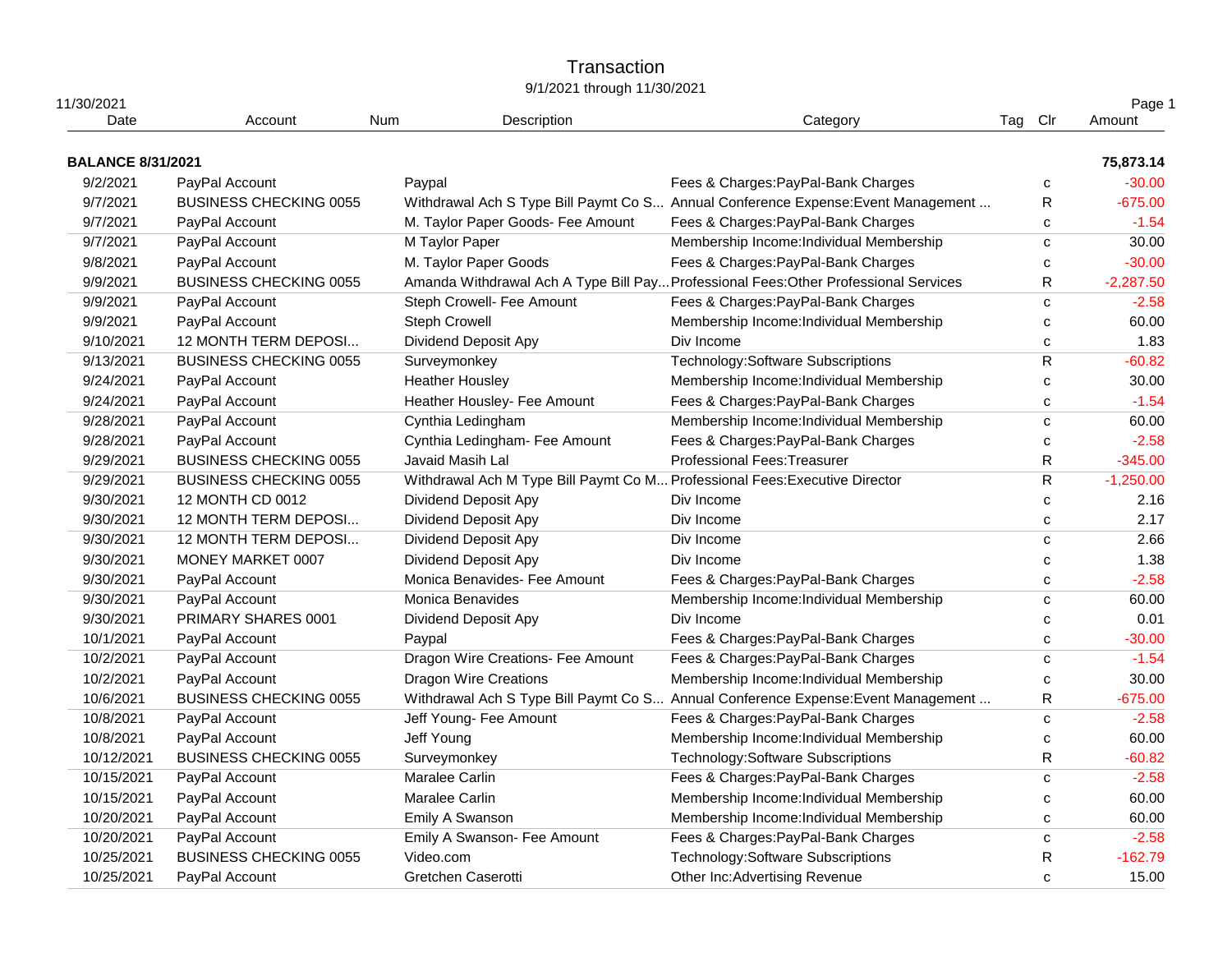### **Transaction** 9/1/2021 through 11/30/2021

| 11/30/2021 |                               |     |                                                                             |                                                                                      |         |              | Page 2      |
|------------|-------------------------------|-----|-----------------------------------------------------------------------------|--------------------------------------------------------------------------------------|---------|--------------|-------------|
| Date       | Account                       | Num | Description                                                                 | Category                                                                             | Tag Clr |              | Amount      |
| 10/25/2021 | PayPal Account                |     | W Tyson Thorpe                                                              | Membership Income: Individual Membership                                             |         | $\mathbf{C}$ | 60.00       |
| 10/25/2021 | PayPal Account                |     | Gretchen Caserotti- Fee Amount                                              | Fees & Charges: PayPal-Bank Charges                                                  |         | C            | $-1.01$     |
| 10/25/2021 | PayPal Account                |     | W Tyson Thorpe- Fee Amount                                                  | Fees & Charges: PayPal-Bank Charges                                                  |         | C            | $-2.58$     |
| 10/27/2021 | <b>BUSINESS CHECKING 0055</b> |     |                                                                             | Withdrawal Ach R Type Bill Paymt Co Ri Board & Trustees Expense: President's Expense |         | R            | $-99.00$    |
| 10/27/2021 | <b>BUSINESS CHECKING 0055</b> |     | Withdrawal Ach M Type Bill Paymt Co M Professional Fees: Executive Director |                                                                                      |         | $\mathsf R$  | $-1,250.00$ |
| 10/28/2021 | <b>BUSINESS CHECKING 0055</b> |     | Javaid Masih Lal                                                            | <b>Professional Fees: Treasurer</b>                                                  |         | $\mathsf R$  | $-345.00$   |
| 10/29/2021 | PayPal Account                |     | <b>Tanya Platt</b>                                                          | Membership Income: Individual Membership                                             |         | $\mathbf{C}$ | 60.00       |
| 10/29/2021 | PayPal Account                |     | <b>Platts</b>                                                               | Fees & Charges: PayPal-Bank Charges                                                  |         | C            | $-2.58$     |
| 10/30/2021 | PayPal Account                |     | Mckenzie Wood- Fee Amount                                                   | Fees & Charges: PayPal-Bank Charges                                                  |         | C            | $-1.54$     |
| 10/30/2021 | PayPal Account                |     | Mckenzie Wood                                                               | Membership Income: Individual Membership                                             |         | $\mathbf{C}$ | 30.00       |
| 10/30/2021 | PayPal Account                |     | Louise Benke- Fee Amount                                                    | Fees & Charges: PayPal-Bank Charges                                                  |         | C            | $-1.54$     |
| 10/30/2021 | PayPal Account                |     | Louise Benke                                                                | Membership Income: Individual Membership                                             |         | C            | 30.00       |
| 10/31/2021 | 12 MONTH CD 0012              |     | Dividend Deposit Apy                                                        | Div Income                                                                           |         | C            | 2.23        |
| 10/31/2021 | 12 MONTH TERM DEPOSI          |     | Dividend Deposit Apy                                                        | Div Income                                                                           |         | C            | 2.24        |
| 10/31/2021 | 12 MONTH TERM DEPOSI          |     | <b>Dividend Deposit Apy</b>                                                 | Div Income                                                                           |         | $\mathbf{C}$ | 3.93        |
| 10/31/2021 | MONEY MARKET 0007             |     | Dividend Deposit Apy                                                        | Div Income                                                                           |         | C            | 1.42        |
| 10/31/2021 | PRIMARY SHARES 0001           |     | Dividend Deposit Apy                                                        | Div Income                                                                           |         | $\mathbf{C}$ | 0.01        |
| 11/1/2021  | PayPal Account                |     | Paypal                                                                      | Fees & Charges: PayPal-Bank Charges                                                  |         | C            | $-30.00$    |
| 11/2/2021  | PayPal Account                |     | Maraya Rashid                                                               | Membership Income: Individual Membership                                             |         | $\mathbf{C}$ | 30.00       |
| 11/2/2021  | PayPal Account                |     | Maraya Rashid- Fee Amount                                                   | Fees & Charges: PayPal-Bank Charges                                                  |         | C            | $-1.54$     |
| 11/3/2021  | PayPal Account                |     | Joshua Johnson                                                              | Membership Income: Individual Membership                                             |         | $\mathbf{C}$ | 60.00       |
| 11/3/2021  | PayPal Account                |     | Joshua Johnson- Fee Amount                                                  | Fees & Charges: PayPal-Bank Charges                                                  |         | C            | $-2.58$     |
| 11/4/2021  | PayPal Account                |     | Rebecca Nelson                                                              | Membership Income: Individual Membership                                             |         | C            | 30.00       |
| 11/4/2021  | PayPal Account                |     | Rebecca Nelson- Fee Amount                                                  | Fees & Charges: PayPal-Bank Charges                                                  |         | C            | $-1.54$     |
| 11/5/2021  | <b>BUSINESS CHECKING 0055</b> |     |                                                                             | Withdrawal Ach S Type Bill Paymt Co S Annual Conference Expense: Event Management    |         | R            | $-675.00$   |
| 11/9/2021  | PayPal Account                |     | Kimberly Budd- Fee Amount                                                   | Fees & Charges: PayPal-Bank Charges                                                  |         | $\mathbf{C}$ | $-1.54$     |
| 11/9/2021  | PayPal Account                |     | Monica Hoyt                                                                 | Membership Income: Institutional Membershipi                                         |         | C            | 30.00       |
| 11/9/2021  | PayPal Account                |     | Monica Hoyt- Fee Amount                                                     | Fees & Charges: PayPal-Bank Charges                                                  |         | $\mathbf{C}$ | $-1.54$     |
| 11/9/2021  | PayPal Account                |     | Kimberly Budd                                                               | Membership Income: Individual Membership                                             |         | $\mathbf{C}$ | 30.00       |
| 11/12/2021 | <b>BUSINESS CHECKING 0055</b> |     | Surveymonkey                                                                | Technology: Software Subscriptions                                                   |         | ${\sf R}$    | $-60.82$    |
| 11/15/2021 | <b>BUSINESS CHECKING 0055</b> |     |                                                                             | Withdrawal Ach C Type Bill Paymt Co C Other Programs & Events: Annual Fall Workshop  |         | ${\sf R}$    | $-352.12$   |
| 11/15/2021 | <b>BUSINESS CHECKING 0055</b> |     | Withdrawal Ach T Type Bill Paymt Co TriTravel:ALA Conference                |                                                                                      |         | R            | $-189.00$   |
| 11/15/2021 | <b>BUSINESS CHECKING 0055</b> |     |                                                                             | Withdrawal Ach A Type Bill Paymt Co AllAnnual Conference Expense: ULA Conference Sc  |         | R            | $-199.00$   |
| 11/15/2021 | <b>BUSINESS CHECKING 0055</b> |     |                                                                             | Withdrawal Ach C Type Bill Paymt Co C Other Programs & Events: Annual Fall Workshop  |         | R            | $-107.59$   |
| 11/19/2021 | <b>BUSINESS CHECKING 0055</b> |     | Deposti                                                                     | Annual Conference: Prior Year Revenue                                                |         | $\mathsf R$  | 3,000.00    |
|            |                               |     |                                                                             | Membership Income: ALA Joint Membership                                              |         | ${\sf R}$    | 63.00       |
|            |                               |     |                                                                             | Membership Income: Individual Membership                                             |         | ${\sf R}$    | 60.00       |
| 11/19/2021 | PayPal Account                |     | Debra Short- Fee Amount                                                     | Fees & Charges: PayPal-Bank Charges                                                  |         | C            | $-2.58$     |
|            |                               |     |                                                                             |                                                                                      |         |              |             |